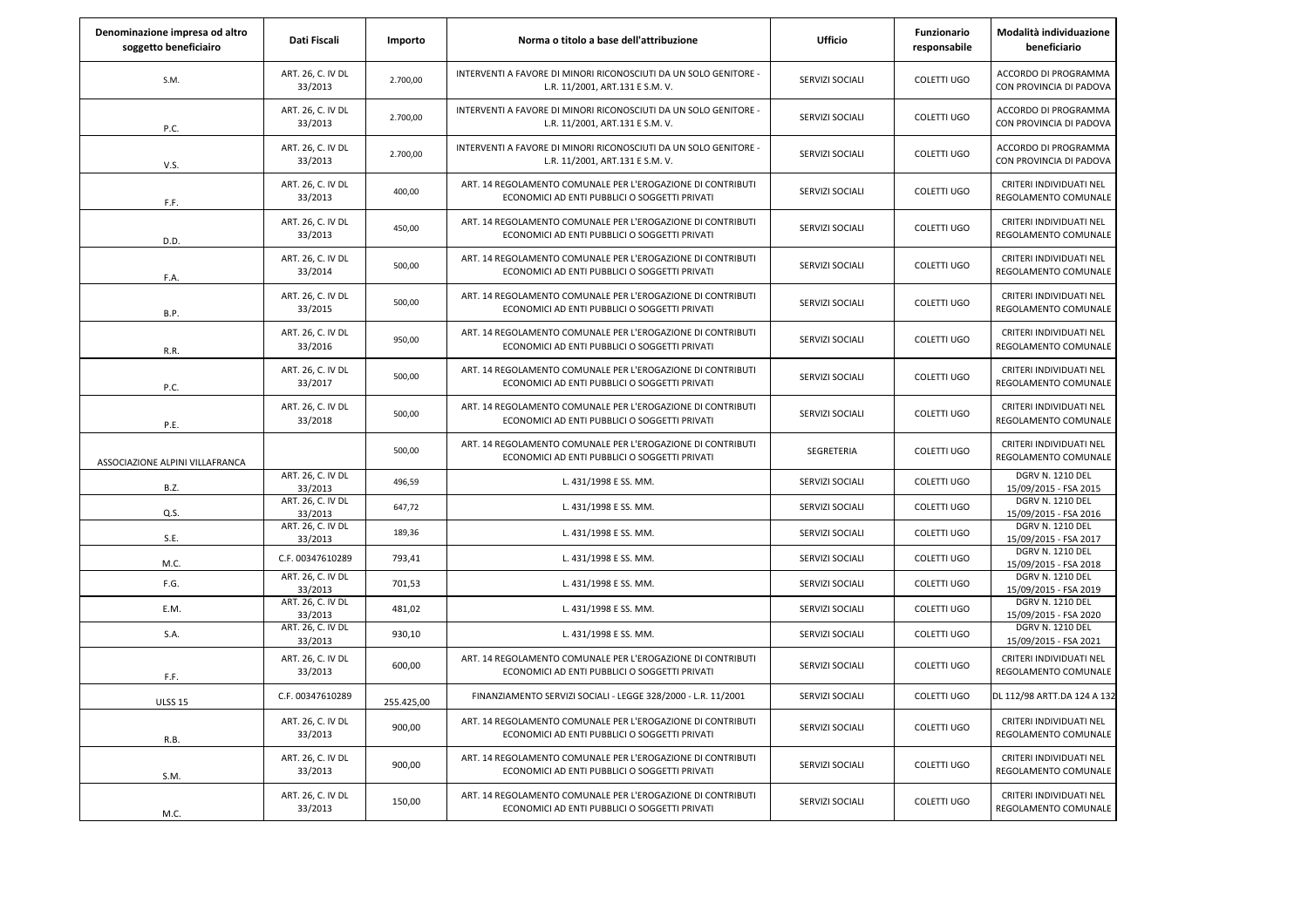| S.A.                                                      | ART. 26, C. IV DL<br>33/2013 | 600,00   | ART. 14 REGOLAMENTO COMUNALE PER L'EROGAZIONE DI CONTRIBUTI<br>ECONOMICI AD ENTI PUBBLICI O SOGGETTI PRIVATI | SERVIZI SOCIALI | COLETTI UGO        | CRITERI INDIVIDUATI NEL<br>REGOLAMENTO COMUNALE |
|-----------------------------------------------------------|------------------------------|----------|--------------------------------------------------------------------------------------------------------------|-----------------|--------------------|-------------------------------------------------|
| SCUOLA D'INFANZIA "SAN NICOLA" DI<br>VILLAFRANCA PADOVANA | C.F. 92029460281             | 5000,00  | ART. 14 REGOLAMENTO COMUNALE PER L'EROGAZIONE DI CONTRIBUTI<br>ECONOMICI AD ENTI PUBBLICI O SOGGETTI PRIVATI | SERVIZI SOCIALI | <b>COLETTI UGO</b> | CRITERI INDIVIDUATI NEL<br>REGOLAMENTO COMUNALE |
| SCUOLA D'INFANZIA "AI CADUTI" DI<br>VILLAFRANCA PADOVANA  | C.F. 92031480285             | 5000,00  | ART. 14 REGOLAMENTO COMUNALE PER L'EROGAZIONE DI CONTRIBUTI<br>ECONOMICI AD ENTI PUBBLICI O SOGGETTI PRIVATI | SERVIZI SOCIALI | COLETTI UGO        | CRITERI INDIVIDUATI NEL<br>REGOLAMENTO COMUNALE |
| SCUOLA MATERNA MARIA IMMACOLATA DI<br><b>RONCHI</b>       | C.F. 92040320282             | 5000,00  | ART. 14 REGOLAMENTO COMUNALE PER L'EROGAZIONE DI CONTRIBUTI<br>ECONOMICI AD ENTI PUBBLICI O SOGGETTI PRIVATI | SERVIZI SOCIALI | COLETTI UGO        | CRITERI INDIVIDUATI NEL<br>REGOLAMENTO COMUNALE |
| SCUOLA MATERNA MADONNA INCORONATA<br>TAGGI' DI SOPRA      | C.F. 03942320288             | 5000,00  | ART. 14 REGOLAMENTO COMUNALE PER L'EROGAZIONE DI CONTRIBUTI<br>ECONOMICI AD ENTI PUBBLICI O SOGGETTI PRIVATI | SERVIZI SOCIALI | COLETTI UGO        | CRITERI INDIVIDUATI NEL<br>REGOLAMENTO COMUNALE |
| PARROCCHIA S.S. COSMA E DAMIANO                           | C.F.03942320288              | 1867,40  | ART. 14 REGOLAMENTO COMUNALE PER L'EROGAZIONE DI CONTRIBUTI<br>ECONOMICI AD ENTI PUBBLICI O SOGGETTI PRIVATI | SERVIZI SOCIALI | COLETTI UGO        | CRITERI INDIVIDUATI NEL<br>REGOLAMENTO COMUNALE |
| B.P.F.                                                    |                              | 266,00   | ART. 14 REGOLAMENTO COMUNALE PER L'EROGAZIONE DI CONTRIBUTI<br>ECONOMICI AD ENTI PUBBLICI O SOGGETTI PRIVATI | SERVIZI SOCIALI | <b>COLETTI UGO</b> | CRITERI INDIVIDUATI NEL<br>REGOLAMENTO COMUNALE |
| M.M                                                       |                              | 266,00   | ART. 14 REGOLAMENTO COMUNALE PER L'EROGAZIONE DI CONTRIBUTI<br>ECONOMICI AD ENTI PUBBLICI O SOGGETTI PRIVATI | SERVIZI SOCIALI | <b>COLETTI UGO</b> | CRITERI INDIVIDUATI NEL<br>REGOLAMENTO COMUNALE |
| T.R.                                                      | ART. 26, C. IV DL<br>33/2013 | 400.00   | ART. 14 REGOLAMENTO COMUNALE PER L'EROGAZIONE DI CONTRIBUTI<br>ECONOMICI AD ENTI PUBBLICI O SOGGETTI PRIVATI | SERVIZI SOCIALI | <b>COLETTI UGO</b> | CRITERI INDIVIDUATI NEL<br>REGOLAMENTO COMUNALE |
| D.M.D.                                                    | ART. 26, C. IV DL<br>33/2014 | 1.000,00 | ART. 14 REGOLAMENTO COMUNALE PER L'EROGAZIONE DI CONTRIBUTI<br>ECONOMICI AD ENTI PUBBLICI O SOGGETTI PRIVATI | SERVIZI SOCIALI | COLETTI UGO        | CRITERI INDIVIDUATI NEL<br>REGOLAMENTO COMUNALE |
| F. .A. C.                                                 | ART. 26, C. IV DL<br>33/2015 | 672,00   | ART. 14 REGOLAMENTO COMUNALE PER L'EROGAZIONE DI CONTRIBUTI<br>ECONOMICI AD ENTI PUBBLICI O SOGGETTI PRIVATI | SERVIZI SOCIALI | <b>COLETTI UGO</b> | CRITERI INDIVIDUATI NEL<br>REGOLAMENTO COMUNALE |
| F. R.                                                     | ART. 26, C. IV DL<br>33/2016 | 1.000,00 | ART. 14 REGOLAMENTO COMUNALE PER L'EROGAZIONE DI CONTRIBUTI<br>ECONOMICI AD ENTI PUBBLICI O SOGGETTI PRIVATI | SERVIZI SOCIALI | COLETTI UGO        | CRITERI INDIVIDUATI NEL<br>REGOLAMENTO COMUNALE |
| G. R.                                                     | ART. 26, C. IV DL<br>33/2017 | 334,00   | ART. 14 REGOLAMENTO COMUNALE PER L'EROGAZIONE DI CONTRIBUTI<br>ECONOMICI AD ENTI PUBBLICI O SOGGETTI PRIVATI | SERVIZI SOCIALI | <b>COLETTI UGO</b> | CRITERI INDIVIDUATI NEL<br>REGOLAMENTO COMUNALE |
| P.G.                                                      | ART. 26, C. IV DL<br>33/2018 | 283,20   | ART. 14 REGOLAMENTO COMUNALE PER L'EROGAZIONE DI CONTRIBUTI<br>ECONOMICI AD ENTI PUBBLICI O SOGGETTI PRIVATI | SERVIZI SOCIALI | COLETTI UGO        | CRITERI INDIVIDUATI NEL<br>REGOLAMENTO COMUNALE |
| P.D.                                                      | ART. 26, C. IV DL<br>33/2019 | 1.000,00 | ART. 14 REGOLAMENTO COMUNALE PER L'EROGAZIONE DI CONTRIBUTI<br>ECONOMICI AD ENTI PUBBLICI O SOGGETTI PRIVATI | SERVIZI SOCIALI | COLETTI UGO        | CRITERI INDIVIDUATI NEL<br>REGOLAMENTO COMUNALE |
| <b>B.S.</b>                                               | ART. 26, C. IV DL<br>33/2020 | 450,00   | ART. 14 REGOLAMENTO COMUNALE PER L'EROGAZIONE DI CONTRIBUTI<br>ECONOMICI AD ENTI PUBBLICI O SOGGETTI PRIVATI | SERVIZI SOCIALI | <b>COLETTI UGO</b> | CRITERI INDIVIDUATI NEL<br>REGOLAMENTO COMUNALE |
| F.C.                                                      | ART. 26, C. IV DL<br>33/2021 | 430,00   | ART. 14 REGOLAMENTO COMUNALE PER L'EROGAZIONE DI CONTRIBUTI<br>ECONOMICI AD ENTI PUBBLICI O SOGGETTI PRIVATI | SERVIZI SOCIALI | COLETTI UGO        | CRITERI INDIVIDUATI NEL<br>REGOLAMENTO COMUNALE |
| F.V.                                                      | ART. 26, C. IV DL<br>33/2022 | 460,00   | ART. 14 REGOLAMENTO COMUNALE PER L'EROGAZIONE DI CONTRIBUTI<br>ECONOMICI AD ENTI PUBBLICI O SOGGETTI PRIVATI | SERVIZI SOCIALI | COLETTI UGO        | CRITERI INDIVIDUATI NEL<br>REGOLAMENTO COMUNALE |
| T. P.                                                     | ART. 26, C. IV DL<br>33/2023 | 1.000,00 | ART. 14 REGOLAMENTO COMUNALE PER L'EROGAZIONE DI CONTRIBUTI<br>ECONOMICI AD ENTI PUBBLICI O SOGGETTI PRIVATI | SERVIZI SOCIALI | <b>COLETTI UGO</b> | CRITERI INDIVIDUATI NEL<br>REGOLAMENTO COMUNALE |
| <b>B.O.</b>                                               | ART. 26, C. IV DL<br>33/2024 | 323,50   | ART. 14 REGOLAMENTO COMUNALE PER L'EROGAZIONE DI CONTRIBUTI<br>ECONOMICI AD ENTI PUBBLICI O SOGGETTI PRIVATI | SERVIZI SOCIALI | <b>COLETTI UGO</b> | CRITERI INDIVIDUATI NEL<br>REGOLAMENTO COMUNALE |
| <b>B.S.</b>                                               | ART. 26, C. IV DL<br>33/2025 | 232,50   | ART. 14 REGOLAMENTO COMUNALE PER L'EROGAZIONE DI CONTRIBUTI<br>ECONOMICI AD ENTI PUBBLICI O SOGGETTI PRIVATI | SERVIZI SOCIALI | COLETTI UGO        | CRITERI INDIVIDUATI NEL<br>REGOLAMENTO COMUNALE |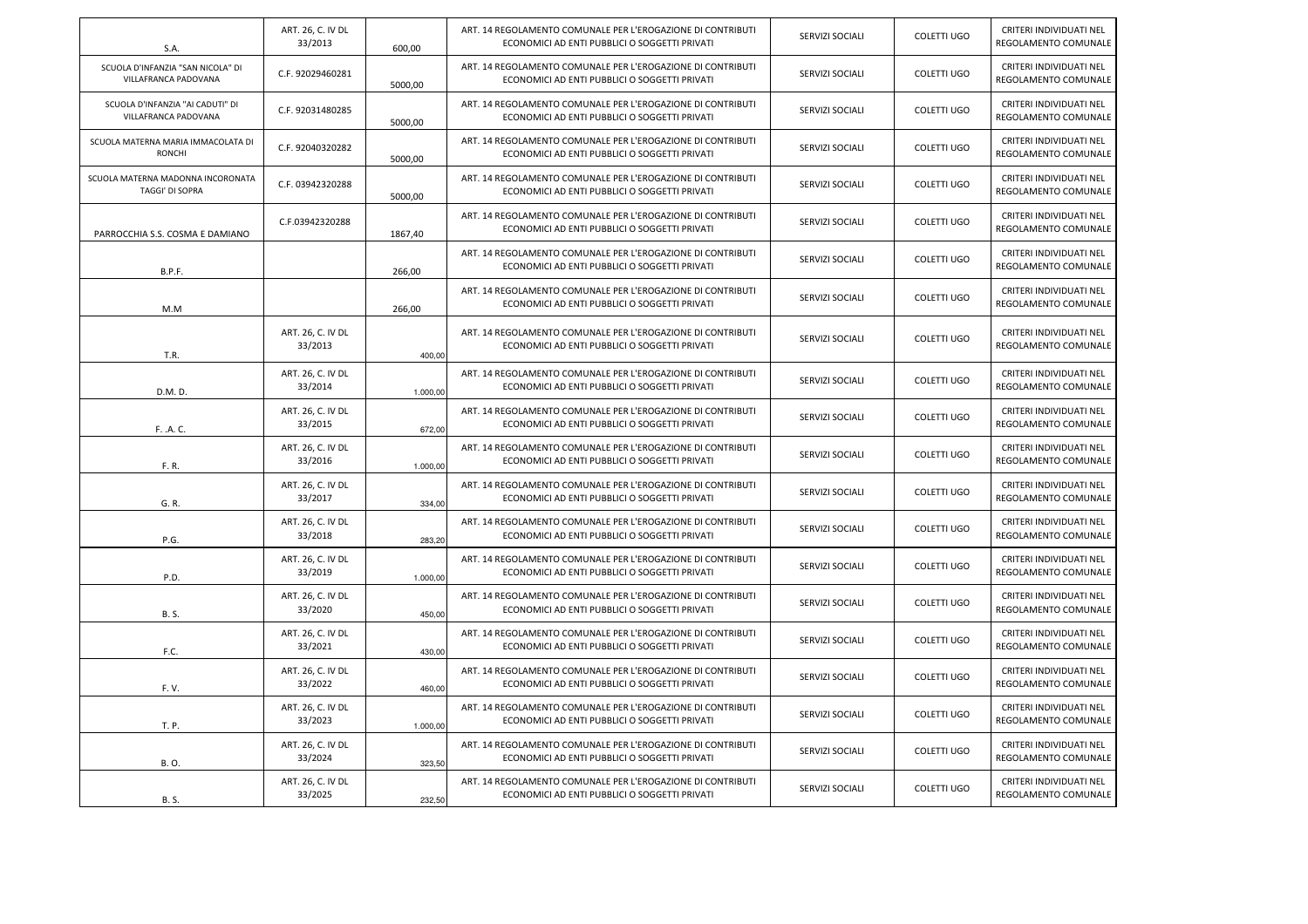| <b>B.S.</b>                                              | ART. 26, C. IV DL<br>33/2026 | 253.50    | ART. 14 REGOLAMENTO COMUNALE PER L'EROGAZIONE DI CONTRIBUTI<br>ECONOMICI AD ENTI PUBBLICI O SOGGETTI PRIVATI | SERVIZI SOCIALI | COLETTI UGO | CRITERI INDIVIDUATI NEL<br>REGOLAMENTO COMUNALE |
|----------------------------------------------------------|------------------------------|-----------|--------------------------------------------------------------------------------------------------------------|-----------------|-------------|-------------------------------------------------|
| F. D.                                                    | ART. 26, C. IV DL<br>33/2027 | 253,50    | ART. 14 REGOLAMENTO COMUNALE PER L'EROGAZIONE DI CONTRIBUTI<br>ECONOMICI AD ENTI PUBBLICI O SOGGETTI PRIVATI | SERVIZI SOCIALI | COLETTI UGO | CRITERI INDIVIDUATI NEL<br>REGOLAMENTO COMUNALE |
| T. M.                                                    | ART. 26, C. IV DL<br>33/2028 | 382,30    | ART. 14 REGOLAMENTO COMUNALE PER L'EROGAZIONE DI CONTRIBUTI<br>ECONOMICI AD ENTI PUBBLICI O SOGGETTI PRIVATI | SERVIZI SOCIALI | COLETTI UGO | CRITERI INDIVIDUATI NEL<br>REGOLAMENTO COMUNALE |
| T. L.                                                    | ART. 26, C. IV DL<br>33/2029 | 348,00    | ART. 14 REGOLAMENTO COMUNALE PER L'EROGAZIONE DI CONTRIBUTI<br>ECONOMICI AD ENTI PUBBLICI O SOGGETTI PRIVATI | SERVIZI SOCIALI | COLETTI UGO | CRITERI INDIVIDUATI NEL<br>REGOLAMENTO COMUNALE |
| C. B.                                                    | ART. 26, C. IV DL<br>33/2030 | 900,00    | ART. 14 REGOLAMENTO COMUNALE PER L'EROGAZIONE DI CONTRIBUTI<br>ECONOMICI AD ENTI PUBBLICI O SOGGETTI PRIVATI | SERVIZI SOCIALI | COLETTI UGO | CRITERI INDIVIDUATI NEL<br>REGOLAMENTO COMUNALE |
| <b>B.C.</b>                                              | ART. 26, C. IV DL<br>33/2031 | 1000,00   | ART. 14 REGOLAMENTO COMUNALE PER L'EROGAZIONE DI CONTRIBUTI<br>ECONOMICI AD ENTI PUBBLICI O SOGGETTI PRIVATI | SERVIZI SOCIALI | COLETTI UGO | CRITERI INDIVIDUATI NEL<br>REGOLAMENTO COMUNALE |
| P.T. S.                                                  | ART. 26, C. IV DL<br>33/2032 | 696,40    | ART. 14 REGOLAMENTO COMUNALE PER L'EROGAZIONE DI CONTRIBUTI<br>ECONOMICI AD ENTI PUBBLICI O SOGGETTI PRIVATI | SERVIZI SOCIALI | COLETTI UGO | CRITERI INDIVIDUATI NEL<br>REGOLAMENTO COMUNALE |
| V. S.                                                    | ART. 26, C. IV DL<br>33/2033 | 436.00    | ART. 14 REGOLAMENTO COMUNALE PER L'EROGAZIONE DI CONTRIBUTI<br>ECONOMICI AD ENTI PUBBLICI O SOGGETTI PRIVATI | SERVIZI SOCIALI | COLETTI UGO | CRITERI INDIVIDUATI NEL<br>REGOLAMENTO COMUNALE |
| T. S.                                                    | ART. 26, C. IV DL<br>33/2034 | 1000,00   | ART. 14 REGOLAMENTO COMUNALE PER L'EROGAZIONE DI CONTRIBUTI<br>ECONOMICI AD ENTI PUBBLICI O SOGGETTI PRIVATI | SERVIZI SOCIALI | COLETTI UGO | CRITERI INDIVIDUATI NEL<br>REGOLAMENTO COMUNALE |
| DETERMINA AREA I R.G. N. 192<br>DEL 6.7.2016             | 80027390287                  | 23.000,00 | ART. 14 REGOLAMENTO COMUNALE PER L'EROGAZIONE DI CONTRIBUTI<br>ECONOMICI AD ENTI PUBBLICI O SOGGETTI PRIVATI | SERVIZI SOCIALI | COLETTI UGO | CRITERI INDIVIDUATI NEL<br>REGOLAMENTO COMUNALE |
| ISTITUTO D'ISTRUZIONE SUPERIORE<br>"ROLANDO DA PIAZZOLA" | 92189730283                  | 330,00    | ART. 14 REGOLAMENTO COMUNALE PER L'EROGAZIONE DI CONTRIBUTI<br>ECONOMICI AD ENTI PUBBLICI O SOGGETTI PRIVATI | SERVIZI SOCIALI | COLETTI UGO | CRITERI INDIVIDUATI NEL<br>REGOLAMENTO COMUNALE |
| O.S.                                                     | ART. 26, C. IV DL<br>33/2013 | 1373,10   | ART. 14 REGOLAMENTO COMUNALE PER L'EROGAZIONE DI CONTRIBUTI<br>ECONOMICI AD ENTI PUBBLICI O SOGGETTI PRIVATI | SERVIZI SOCIALI | COLETTI UGO | CRITERI INDIVIDUATI NEL<br>REGOLAMENTO COMUNALE |
| S.L.                                                     | ART. 26, C. IV DL<br>33/2013 | 528,00    | ART. 14 REGOLAMENTO COMUNALE PER L'EROGAZIONE DI CONTRIBUTI<br>ECONOMICI AD ENTI PUBBLICI O SOGGETTI PRIVATI | SERVIZI SOCIALI | COLETTI UGO | CRITERI INDIVIDUATI NEL<br>REGOLAMENTO COMUNALE |
| V.A.                                                     | ART. 26, C. IV DL<br>33/2013 | 679,95    | ART. 14 REGOLAMENTO COMUNALE PER L'EROGAZIONE DI CONTRIBUTI<br>ECONOMICI AD ENTI PUBBLICI O SOGGETTI PRIVATI | SERVIZI SOCIALI | COLETTI UGO | CRITERI INDIVIDUATI NEL<br>REGOLAMENTO COMUNALE |
| R.A.M.                                                   | ART. 26, C. IV DL<br>33/2013 | 1.200,00  | ART. 14 REGOLAMENTO COMUNALE PER L'EROGAZIONE DI CONTRIBUTI<br>ECONOMICI AD ENTI PUBBLICI O SOGGETTI PRIVATI | SERVIZI SOCIALI | COLETTI UGO | CRITERI INDIVIDUATI NEL<br>REGOLAMENTO COMUNALE |
| P.F.                                                     | ART. 26, C. IV DL<br>33/2013 | 2.040,00  | ART. 14 REGOLAMENTO COMUNALE PER L'EROGAZIONE DI CONTRIBUTI<br>ECONOMICI AD ENTI PUBBLICI O SOGGETTI PRIVATI | SERVIZI SOCIALI | COLETTI UGO | CRITERI INDIVIDUATI NEL<br>REGOLAMENTO COMUNALE |
| Q.S.                                                     | ART. 26, C. IV DL<br>33/2014 | 300,00    | ART. 14 REGOLAMENTO COMUNALE PER L'EROGAZIONE DI CONTRIBUTI<br>ECONOMICI AD ENTI PUBBLICI O SOGGETTI PRIVATI | SERVIZI SOCIALI | COLETTI UGO | CRITERI INDIVIDUATI NEL<br>REGOLAMENTO COMUNALE |
| M.C.                                                     | ART. 26, C. IV DL<br>33/2015 | 170,00    | ART. 14 REGOLAMENTO COMUNALE PER L'EROGAZIONE DI CONTRIBUTI<br>ECONOMICI AD ENTI PUBBLICI O SOGGETTI PRIVATI | SERVIZI SOCIALI | COLETTI UGO | CRITERI INDIVIDUATI NEL<br>REGOLAMENTO COMUNALE |
| ASSOCIAZIONE GRUPPO TERZA ETA'                           | 92147910282                  | 790,00    | ART. 14 REGOLAMENTO COMUNALE PER L'EROGAZIONE DI CONTRIBUTI<br>ECONOMICI AD ENTI PUBBLICI O SOGGETTI PRIVATI | SERVIZI SOCIALI | COLETTI UGO | CRITERI INDIVIDUATI NEL<br>REGOLAMENTO COMUNALE |
| F.F.                                                     | ART. 26, C. IV DL<br>33/2015 | 600,00    | ART. 14 REGOLAMENTO COMUNALE PER L'EROGAZIONE DI CONTRIBUTI<br>ECONOMICI AD ENTI PUBBLICI O SOGGETTI PRIVATI | SERVIZI SOCIALI | COLETTI UGO | CRITERI INDIVIDUATI NEL<br>REGOLAMENTO COMUNALE |
| Z.G.                                                     | ART. 26, C. IV DL<br>33/2015 | 1.000,00  | ART. 14 REGOLAMENTO COMUNALE PER L'EROGAZIONE DI CONTRIBUTI<br>ECONOMICI AD ENTI PUBBLICI O SOGGETTI PRIVATI | SERVIZI SOCIALI | COLETTI UGO | CRITERI INDIVIDUATI NEL<br>REGOLAMENTO COMUNALE |
| GRUPPO COOP. SOLIDALIA                                   | C.F. 04828390288             | 4,500,00  | DGC 98 DEL 04/08/2015                                                                                        | SERVIZI SOCIALI | COLETTI UGO | DGC 98 DEL 04/08/2015                           |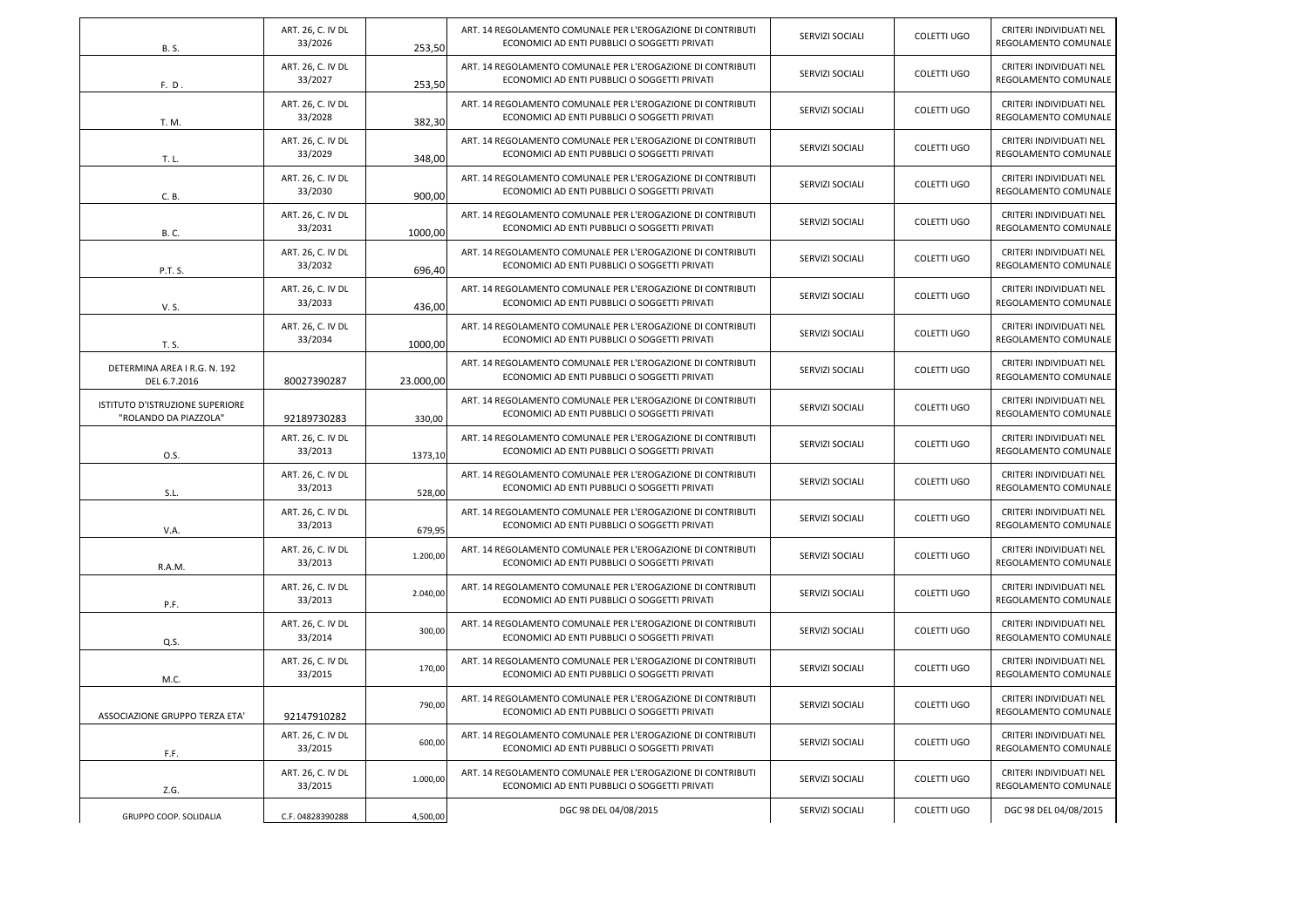| IL VILLAGGIO GLOBALE SCS                                    | C.F. 03228160275 | 900,00   | DGC 98 DEL 04/08/2015                                                                                               | SERVIZI SOCIALI    | <b>COLETTI UGO</b> | DGC 98 DEL 04/08/2015                                                     |
|-------------------------------------------------------------|------------------|----------|---------------------------------------------------------------------------------------------------------------------|--------------------|--------------------|---------------------------------------------------------------------------|
| COOPERATIVA SOCIALE PRIMAVERA ONLUS                         | C.F. 01904930268 | 3,600,00 | DGC 98 DEL 04/08/2015                                                                                               | SERVIZI SOCIALI    | COLETTI UGO        | DGC 98 DEL 04/08/2015                                                     |
| SCUOLA D'INFANZIA "S. NICOLA" DI TAGGI DI<br>SOTTO          | C.F. 92029460281 | 8114.05  | ART. 14 REGOLAMENTO COMUNALE PER L'EROGAZIONE DI CONTRIBUTI<br>ECONOMICI AD ENTI PUBBLICI O SOGGETTI PRIVATI        | SERVIZI SCOLASTICI | <b>COLETTI UGO</b> | <b>CRITERI INDIVIDUATI NEL</b><br><b>REGOLAMENTO COMUNALE</b>             |
| SCUOLA D'INFANZIA "AI CADUTI" DI<br>VILLAFRANCA PADOVANA    | C.F. 92031480285 | 21227.80 | ART, 14 REGOLAMENTO COMUNALE PER L'EROGAZIONE DI CONTRIBUTI<br>ECONOMICI AD ENTI PUBBLICI O SOGGETTI PRIVATI        | SERVIZI SCOLASTICI | COLETTI UGO        | CRITERI INDIVIDUATI NEL<br><b>REGOLAMENTO COMUNALE</b>                    |
| SCUOLA MATERNA MARIA IMMACOLATA DI<br><b>RONCHI</b>         | C.F. 92040320282 | 12776.10 | ART. 14 REGOLAMENTO COMUNALE PER L'EROGAZIONE DI CONTRIBUTI<br>ECONOMICI AD ENTI PUBBLICI O SOGGETTI PRIVATI        | SERVIZI SCOLASTICI | <b>COLETTI UGO</b> | CRITERI INDIVIDUATI NEL<br><b>REGOLAMENTO COMUNALE</b>                    |
| SCUOLA MATERNA MADONNA INCORONATA<br><b>TAGGI' DI SOPRA</b> | C.F. 03942320288 | 12565,55 | ART, 14 REGOLAMENTO COMUNALE PER L'EROGAZIONE DI CONTRIBUTI<br>ECONOMICI AD ENTI PUBBLICI O SOGGETTI PRIVATI        | SERVIZI SCOLASTICI | <b>COLETTI UGO</b> | <b>CRITERI INDIVIDUATI NEL</b><br><b>REGOLAMENTO COMUNALE</b>             |
| SCUOLA MATERNA "SAN BARTOLOMEO<br>APOSTOLO DELLA MONTA"     | C.F. 92030130287 | 842.45   | ART. 14 REGOLAMENTO COMUNALE PER L'EROGAZIONE DI CONTRIBUTI<br>ECONOMICI AD ENTI PUBBLICI O SOGGETTI PRIVATI        | SERVIZI SCOLASTICI | <b>COLETTI UGO</b> | <b>CRITERI INDIVIDUATI NEL</b><br><b>REGOLAMENTO COMUNALE</b>             |
| SCUOLA MATERNA DI TREMIGNON                                 |                  | 1474.05  | ART. 14 REGOLAMENTO COMUNALE PER L'EROGAZIONE DI CONTRIBUTI<br>ECONOMICI AD ENTI PUBBLICI O SOGGETTI PRIVATI        | SERVIZI SCOLASTICI | <b>COLETTI UGO</b> | <b>CRITERI INDIVIDUATI NEL</b><br><b>REGOLAMENTO COMUNALE</b>             |
| PARCO ZOOFILO SAN FRANCESCO<br>PIAZZOLA SUL BRENTA          |                  | 6334,54  | ART. 14 REGOLAMENTO COMUNALE PER L'EROGAZIONE DI CONTRIBUTI<br>ECONOMICI AD ENTI PUBBLICI O SOGGETTI PRIVATI        | SERVIZI SOCIALI    | COLETTI UGO        | <b>CRITERI INDIVIDUATI NEL</b><br><b>REGOLAMENTO COMUNALE</b>             |
| ISTITUTO COMPRENSIVO DI VILLAFRANCA<br>PADOVANA             | 80027390287      |          | ART. 24 REGOLAMENTO COMUNALE PER L'EROGAZIONE DI CONTRIBUTI<br>23.000 ECONOMICI AD ENTI PUBBLICI O SOGGETTI PRIVATI | SERVIZI SCOLASTICI | COLETTI UGO        | D.LGS.14/03/2013 N.33,<br><b>ART.26 - ART.12 DEL</b><br>07/08/1990, N.241 |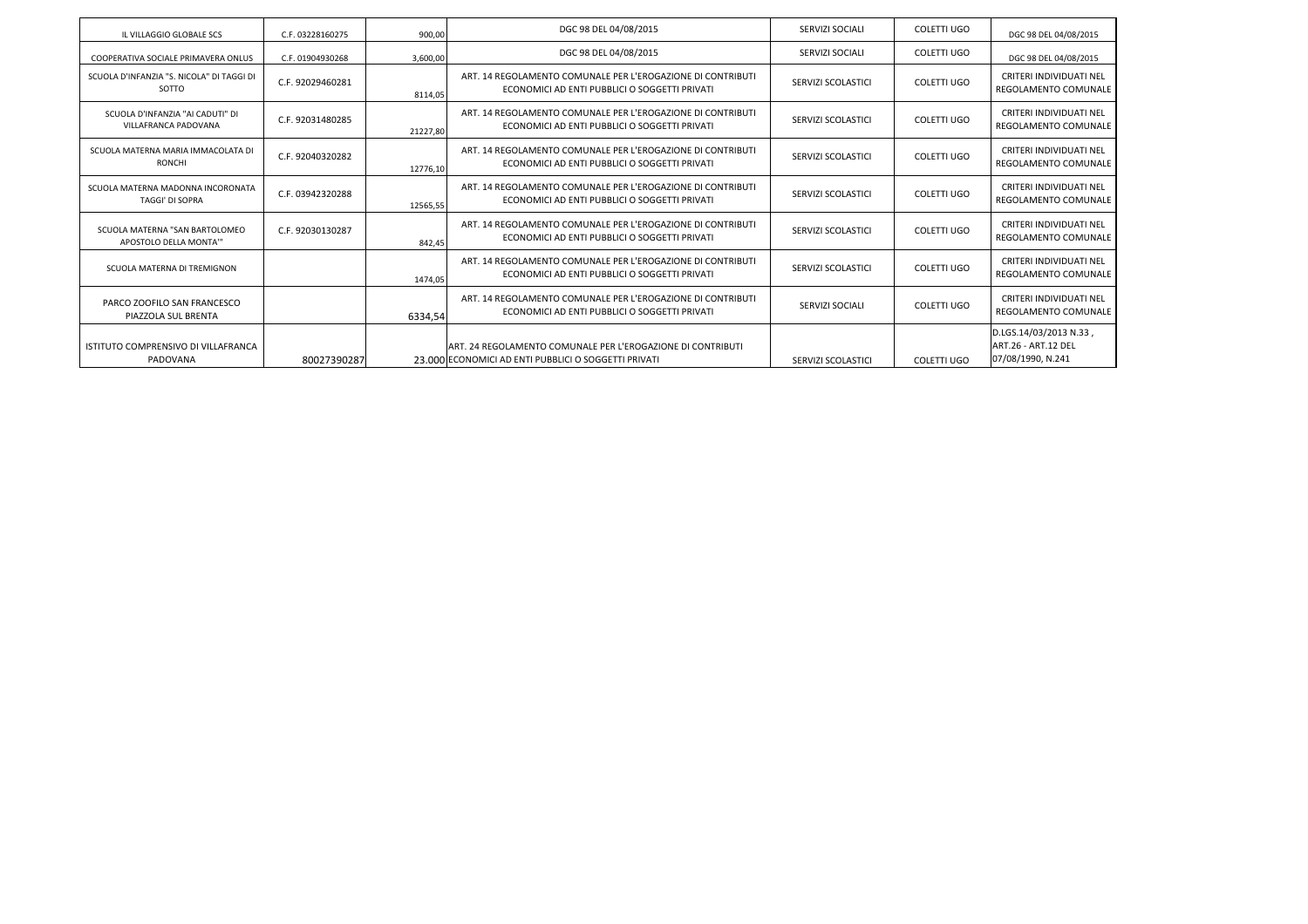| capitolato, curriculum - Determina<br>registro generale nr                                                                                                                                 |
|--------------------------------------------------------------------------------------------------------------------------------------------------------------------------------------------|
| DETERMINA AREA I N.15 R.G. DEL 19/01/2016                                                                                                                                                  |
| DETERMINA AREA I N.15 R.G. DEL 19/01/2016                                                                                                                                                  |
| DETERMINA AREA I N.15 R.G. DEL 19/01/2016                                                                                                                                                  |
| DETERMINA AREA I N. 324 R.G. DEL 30/11/2015                                                                                                                                                |
| DETERMINA AREA I N. 35 R.G. DEL 29/01/2016                                                                                                                                                 |
| DETERMINA AREA I N. 62 R.G. DEL 25/2/2016 E<br>N. 96 R.G. DELL'8/4/2016                                                                                                                    |
| DETERMINA AREA I N. 62 R.G. DEL 25/2/2016 E<br>N. 96 R.G. DELL'8/4/2016                                                                                                                    |
| DETERMINA AREA I N. 62 R.G. DEL 25/2/2016 E<br>N. 96 R.G. DELL'8/4/2016                                                                                                                    |
| DETERMINA AREA I N. 62 R.G. DEL 25/2/2016 E<br>N. 96 R.G. DELL'8/4/2016                                                                                                                    |
| DETERMINA AREA I N. 62 R.G. DEL 25/2/2016 E<br>N. 96 R.G. DELL'8/4/2016                                                                                                                    |
| DETERMINA AREA i N. 31 DEL 26.2.2016<br>DETERMINA AREA I N. 62 R.G. DEL 25/2/2016 E<br>N. 96 R.G. DELL'8/4/2016<br>DETERMINA AREA I N. 62 R.G. DEL 25/2/2016 E<br>N. 96 R.G. DELL'8/4/2016 |
| DETERMINA AREA I N. 62 R.G. DEL 25/2/2016 E<br>N. 96 R.G. DELL'8/4/2016<br>DETERMINA AREA   N. 62 R.G. DEL 25/2/2016 E                                                                     |
| N. 96 R.G. DELL'8/4/2016<br>DETERMINA AREA   N. 62 R.G. DEL 25/2/2016 E<br>N. 96 R.G. DELL'8/4/2016                                                                                        |
| DETERMINA AREA I N. 62 R.G. DEL 25/2/2016 E<br>N. 96 R.G. DELL'8/4/2016                                                                                                                    |
| DETERMINA AREA   N. 62 R.G. DEL 25/2/2016 E<br>N. 96 R.G. DELL'8/4/2016                                                                                                                    |
| DETERMINA AREA I N. 324 R.G. DEL 30/11/2015                                                                                                                                                |
| DETERMINA AREA I N.150 R.G. DEL 20/05/2016                                                                                                                                                 |
| DETERMINA AREA I N. 184 R.G. DEL 30.6.2016                                                                                                                                                 |
| DETERMINA AREA I N. 184 R.G. DEL 30.6.2016                                                                                                                                                 |
| DETERMINA AREA I N. 184 R.G. DEL 30.6.2016                                                                                                                                                 |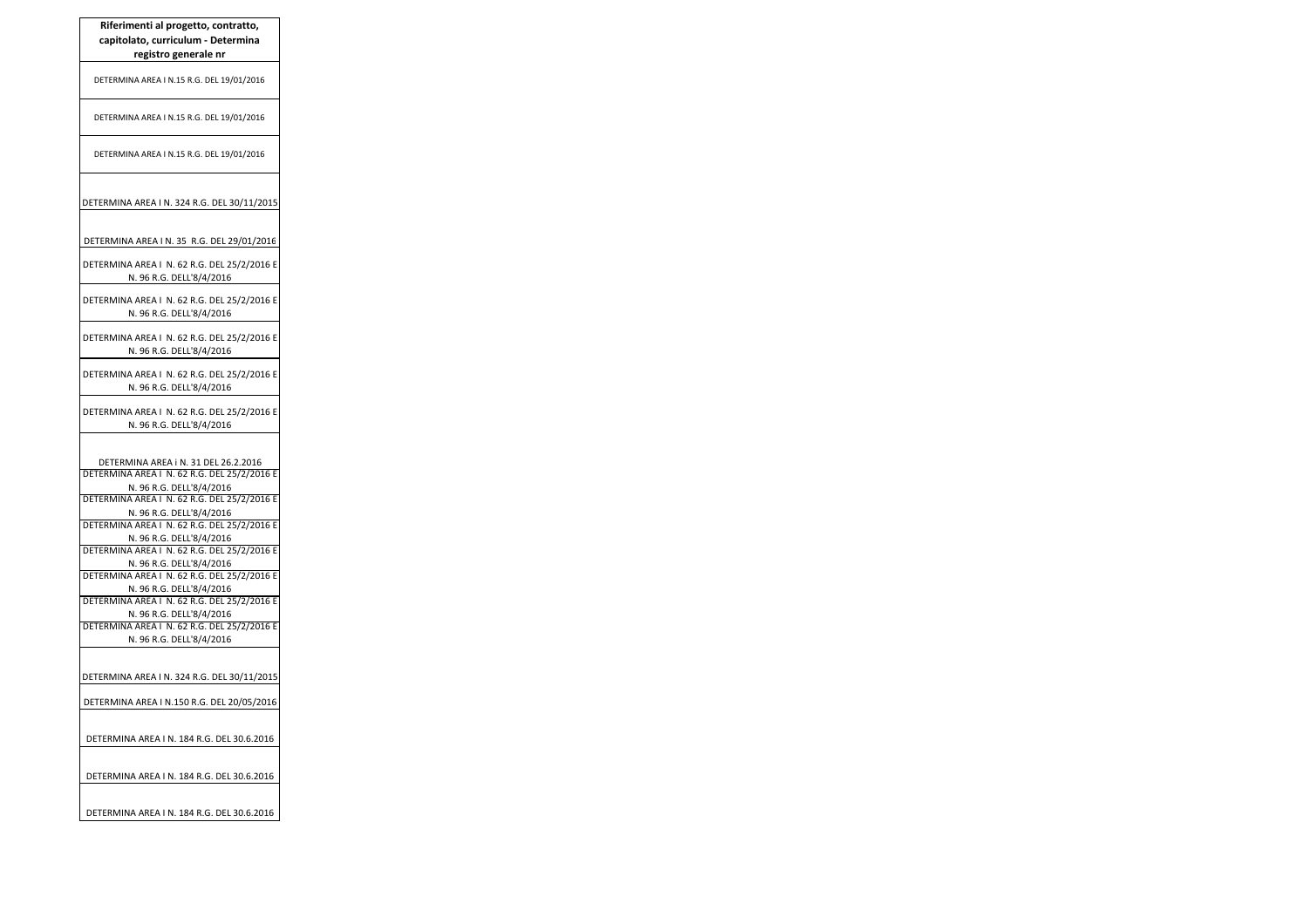| DETERMINA AREA I N. 184 R.G. DEL 30.6.2016    |
|-----------------------------------------------|
| DETERMINA AREA IN. 180 R.G.<br>DEL 28.6.2016  |
| DETERMINA AREA I N. 180 R.G.<br>DEL 28.6.2016 |
| DETERMINA AREA I N. 180 R.G.<br>DEL 28.6.2016 |
| DETERMINA AREA I N. 180 R.G.<br>DEL 28.6.2016 |
| DETERMINA AREA I N. 37 R.G.<br>DEL 2.2.2016   |
| DETERMINA AREA I R.G. N. 157<br>DEL 24.5.2016 |
| DETERMINA AREA I R.G. N. 157<br>DEL 24.5.2016 |
|                                               |
|                                               |
|                                               |
|                                               |
|                                               |
|                                               |
|                                               |
|                                               |
|                                               |
|                                               |
|                                               |
|                                               |
|                                               |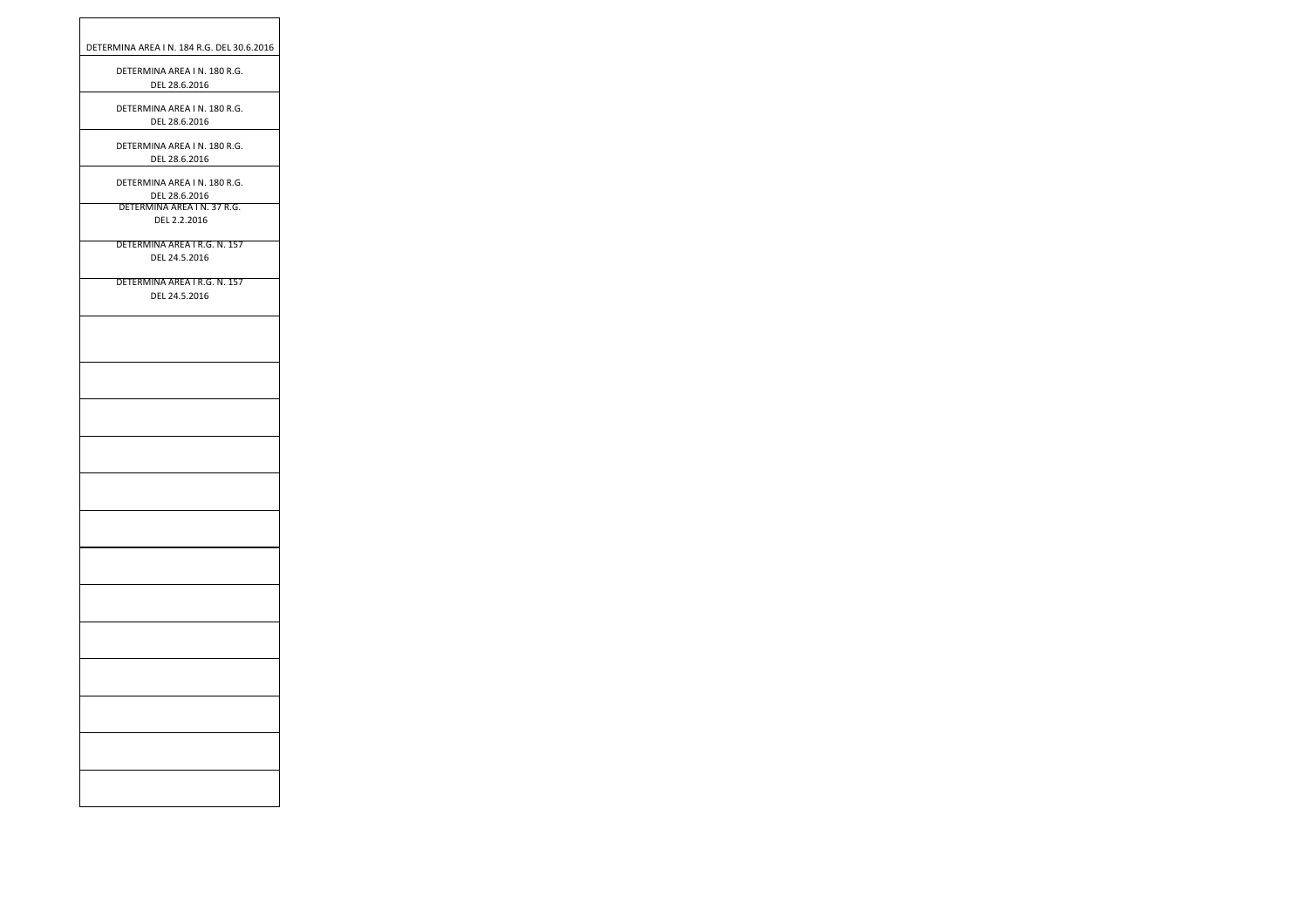| DETERMINA AREA I R.G. N. 192<br>DEL 6.7.2016   |
|------------------------------------------------|
| DETERMINA AREA I N. 204 R.G.<br>DEL 20.7.2016  |
|                                                |
|                                                |
|                                                |
| DETERMINA AREA IN. 251<br>DEL 21.9.2016        |
| DETERMINA AREA IN. 251<br>DEL 21.9.2016        |
| DETERMINA AREA I R.G. N. 297<br>DEL 15.10.2016 |
| DETERMINA AREA I R.G. N. 297<br>DEL 15.10.2016 |
| DETERMINA AREA IN. 294<br>DEL 14.10.2016       |
| DETERMINA AREA I R.G. N. 339<br>DEL 25.11.2016 |
| DETERMINA AREA I R.G. N. 339<br>DEL 25.11.2016 |
| DETERMINA AREA IN. 94<br>DEL 22/09/2015        |